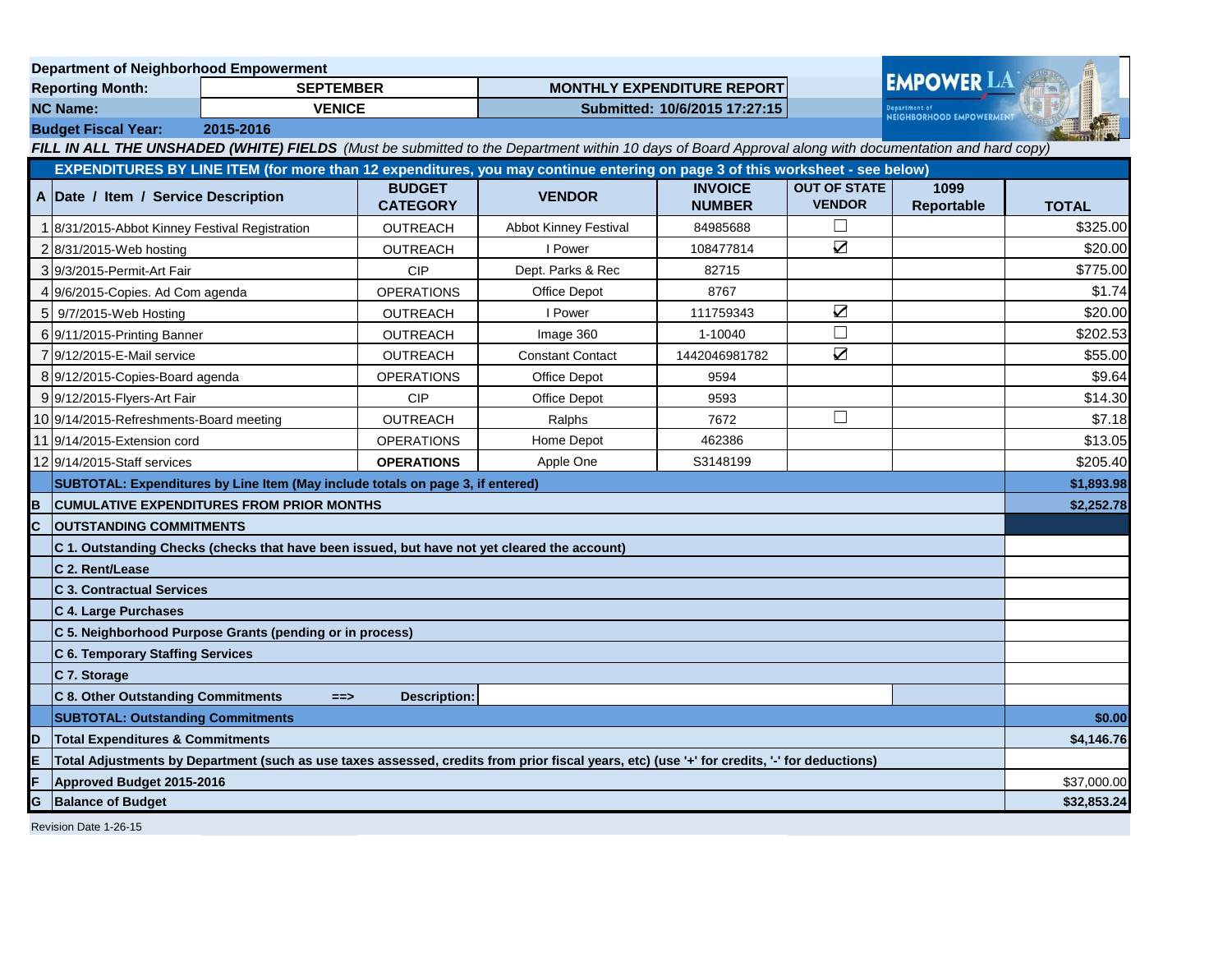| <b>Reporting Month:</b> | <b>SEPTEMBER</b> |
|-------------------------|------------------|
| <b>NC Name:</b>         | <b>VENICE</b>    |

| <b>MONTHLY CASH RECONCILIATION</b> |                               |                                         |                                     |                                              |  |  |  |
|------------------------------------|-------------------------------|-----------------------------------------|-------------------------------------|----------------------------------------------|--|--|--|
| <b>Beginning Balance</b><br>(A)    | <b>Funds Deposited</b><br>(B) | <b>Total Available</b><br>$(C) = (A+B)$ | <b>Cash Spent this Month</b><br>(D) | Remaining<br><b>Balance</b><br>$(E) = C - D$ |  |  |  |
| \$7,437.79                         | \$2,000.00                    | \$9,437.79                              | \$1,893.98                          | \$7,543.81                                   |  |  |  |

| <b>MONTHLY BUDGETARY ANALYSIS</b> |                                        |                              |                                      |                                                  |                                                                        |  |  |
|-----------------------------------|----------------------------------------|------------------------------|--------------------------------------|--------------------------------------------------|------------------------------------------------------------------------|--|--|
| <b>Category Identifier</b>        | <b>Budget Category</b>                 | <b>Adopted Budget</b><br>(A) | <b>Total Spent this Month</b><br>(B) | <b>Total Spent in</b><br><b>Prior Months (C)</b> | <b>Unspent</b><br><b>Budget</b><br><b>Balance</b><br>$(D) = A - B - C$ |  |  |
| 100                               | <b>Operations</b>                      | \$2,675.00                   | \$278.77                             | \$297.44                                         | \$2,098.79                                                             |  |  |
| 200                               | <b>Outreach</b>                        | \$6,825.00                   | \$629.71                             | \$243.08                                         | \$5,952.21                                                             |  |  |
| 300                               | <b>Community</b><br><b>Improvement</b> | \$19,500.00                  | \$985.50                             | \$1,712.26                                       | \$16,802.24                                                            |  |  |
| 400                               | <b>NPG</b>                             |                              | \$0.00                               |                                                  | \$0.00                                                                 |  |  |
| 500                               | <b>Elections</b>                       | \$8,000.00                   | \$0.00                               |                                                  | \$8,000.00                                                             |  |  |
| 900                               | <b>Unallocated</b>                     |                              | \$0.00                               |                                                  | \$0.00                                                                 |  |  |
|                                   | <b>TOTAL</b>                           | \$37,000.00                  | \$1,893.98                           | \$2,252.78                                       | \$32,853.24                                                            |  |  |

## **NEIGHBORHOOD COUNCIL DECLARATION**

**We, the Treasurer and Signer of the above indicated Council, declare that the information presented on this form is accurate and complete, and will furnish additional documentation to the Department of Neighborhood Empowerment upon request.**

| <b>Treasurer Signature</b>    |  | <b>Signer's Signature</b> |  |  |  |
|-------------------------------|--|---------------------------|--|--|--|
| <b>Print Name</b>             |  | <b>Print Name</b>         |  |  |  |
| <b>Date</b>                   |  | <b>Date</b>               |  |  |  |
| <b>NC Additional Comments</b> |  |                           |  |  |  |
| Revision Date 1-26-15         |  |                           |  |  |  |